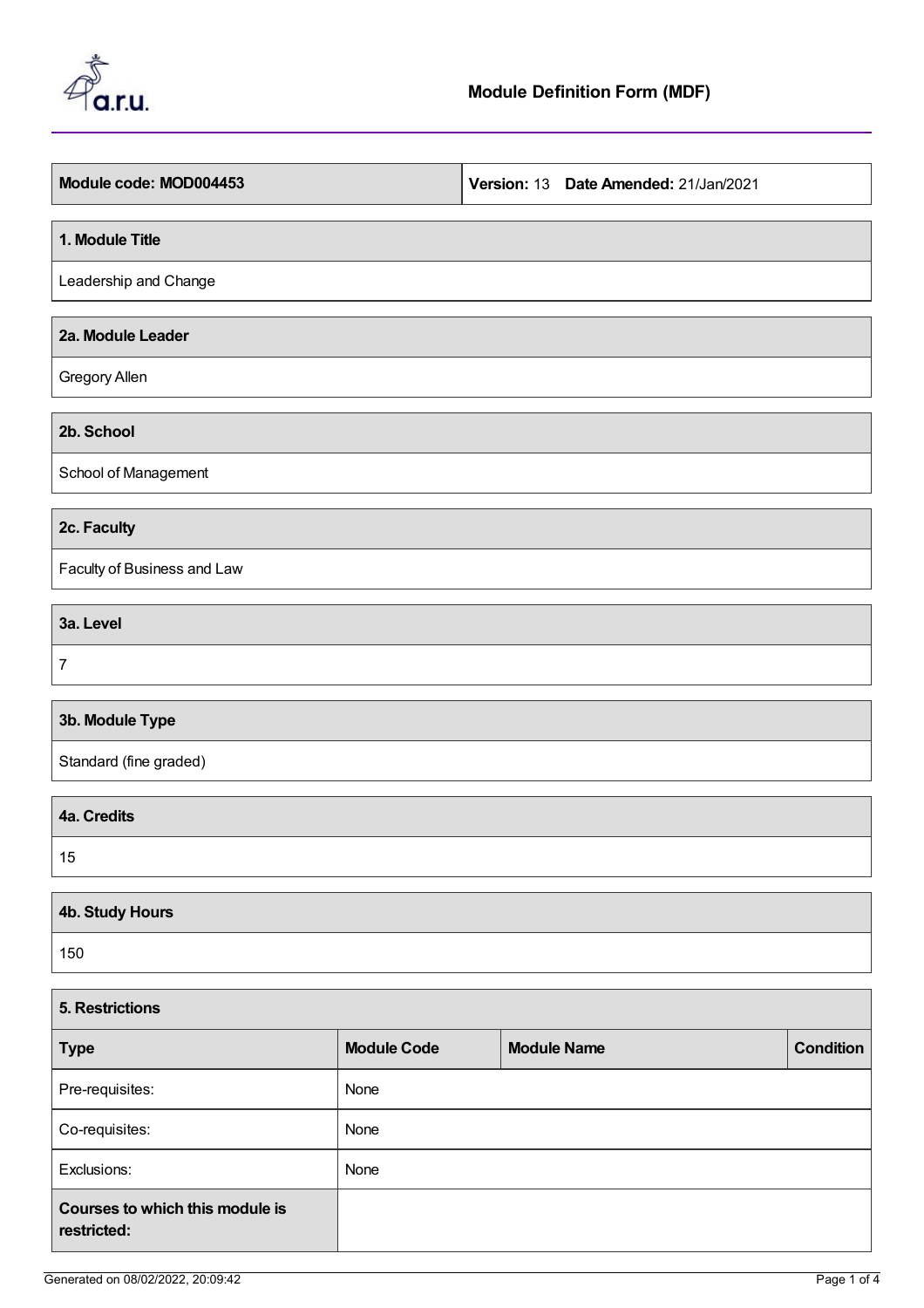## **6a. Module Description**

You'll investigate and critically evaluate historical and contemporary approaches to leadership theory, focusing especially on leadership at junior to middle management level. Classical theories of leadership will be examined including traits theory, behavioural theories and contingency theories. Some contemporary theories will include issues such as emotional intelligence, psychodynamics and leader-led relations. There will be a strong emphasis on applying the theory to your own personal leadership with a view to enhancing leadership performance in preparation for middle management roles within the organisation. Management of change will be another key emphasis, including organisational politics & power, change theories and the implementation of the change process. Issues for consideration will include the organisational context of change, resistance to change and practical management of the change process.

## **6b. Outline Content**

-Qualities/skills and styles of leadership -Organisational power and politics -Emotional Intelligence -Leader-led relationships - Psychodynamics and leadership -Principles of change theory -The change process -The role of the change agent -Managing resistance to change

## **6c. Key Texts/Literature**

The reading list to support this module is available at: <http://readinglists.anglia.ac.uk/modules/mod004453>

## **6d. Specialist Learning Resources**

None

| 7. Learning Outcomes (threshold standards) |                                                                |                                                                                                                                                    |  |  |
|--------------------------------------------|----------------------------------------------------------------|----------------------------------------------------------------------------------------------------------------------------------------------------|--|--|
| No.                                        | <b>Type</b>                                                    | On successful completion of this module the student will be<br>expected to be able to:                                                             |  |  |
|                                            | Knowledge and Understanding                                    | Critically evaluate classical and contemporary leadership theories and<br>assess their relevance for leadership within C21st organisations         |  |  |
| 2                                          | Knowledge and Understanding                                    | Demonstrate a critical awareness of the principles of change and the<br>change process                                                             |  |  |
| 3                                          | Intellectual, practical, affective and<br>transferrable skills | Analyse and evaluate the roles of the change agent, change management<br>roles and techniques                                                      |  |  |
| 4                                          | Intellectual, practical, affective and<br>transferrable skills | Critically reflect on their own personal effectiveness anddevelopment as a<br>leader in preparation for a more senior role within the organisation |  |  |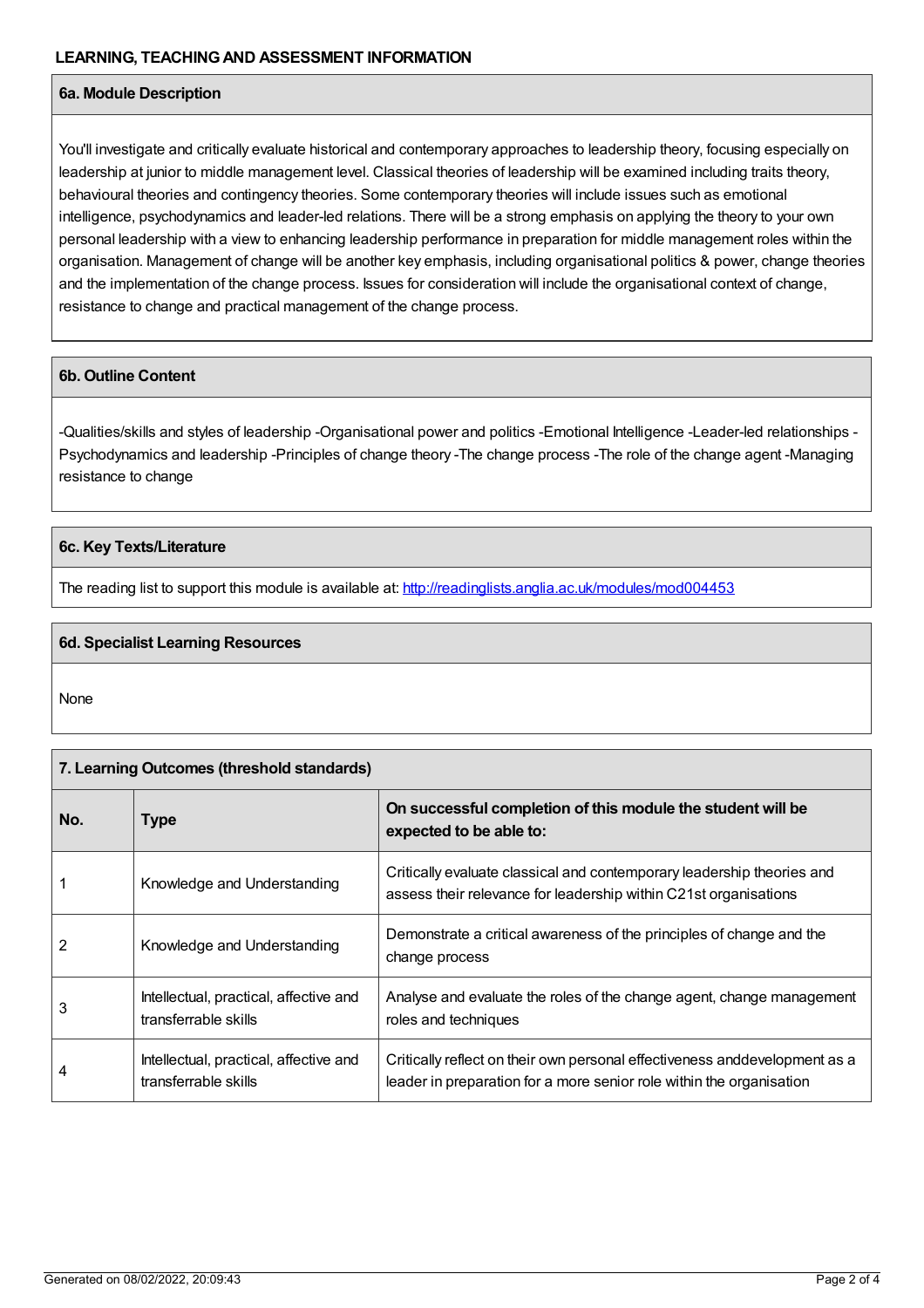| 8a. Module Occurrence to which this MDF Refers |                                    |                                                       |          |                         |
|------------------------------------------------|------------------------------------|-------------------------------------------------------|----------|-------------------------|
| Year                                           | <b>Period</b><br><b>Occurrence</b> |                                                       | Location | <b>Mode of Delivery</b> |
| 2021/2                                         | <b>ZZF</b>                         | Template For Face To<br><b>Face Learning Delivery</b> |          | Face to Face            |

| 8b. Learning Activities for the above Module Occurrence |              |                          |                                                                                                                                                                                                                                      |  |
|---------------------------------------------------------|--------------|--------------------------|--------------------------------------------------------------------------------------------------------------------------------------------------------------------------------------------------------------------------------------|--|
| <b>Learning Activities</b>                              | <b>Hours</b> | <b>Learning Outcomes</b> | <b>Details of Duration,</b><br>frequency and other<br>comments                                                                                                                                                                       |  |
| Lectures                                                | $\mathbf{0}$ | N/A                      | N/A                                                                                                                                                                                                                                  |  |
| Other teacher managed<br>learning                       | 24           | $1 - 4$                  | 1 hour lecture and 1 hour<br>seminar per week for 12<br>weeks                                                                                                                                                                        |  |
| Student managed learning                                | 126          | $1 - 4$                  | Reading, session<br>preparation, assessment<br>preparation, research,<br>writing. Including time spent<br>on online community (e.g.<br>padlet, which will be<br>moderated weekly or about<br>40 minutes per week by<br>module leader |  |
| <b>TOTAL:</b>                                           | 150          |                          |                                                                                                                                                                                                                                      |  |

| 9. Assessment for the above Module Occurrence |                          |                             |               |                                   |                          |
|-----------------------------------------------|--------------------------|-----------------------------|---------------|-----------------------------------|--------------------------|
| <b>Assessment</b><br>No.                      | <b>Assessment Method</b> | Learning<br><b>Outcomes</b> | Weighting (%) | <b>Fine Grade or</b><br>Pass/Fail | Qualifying<br>Mark $(%)$ |
| 010                                           | Coursework               | 1-4                         | 100(%)        | Fine Grade                        | 30(%)                    |
| Coursework 3000 Words                         |                          |                             |               |                                   |                          |